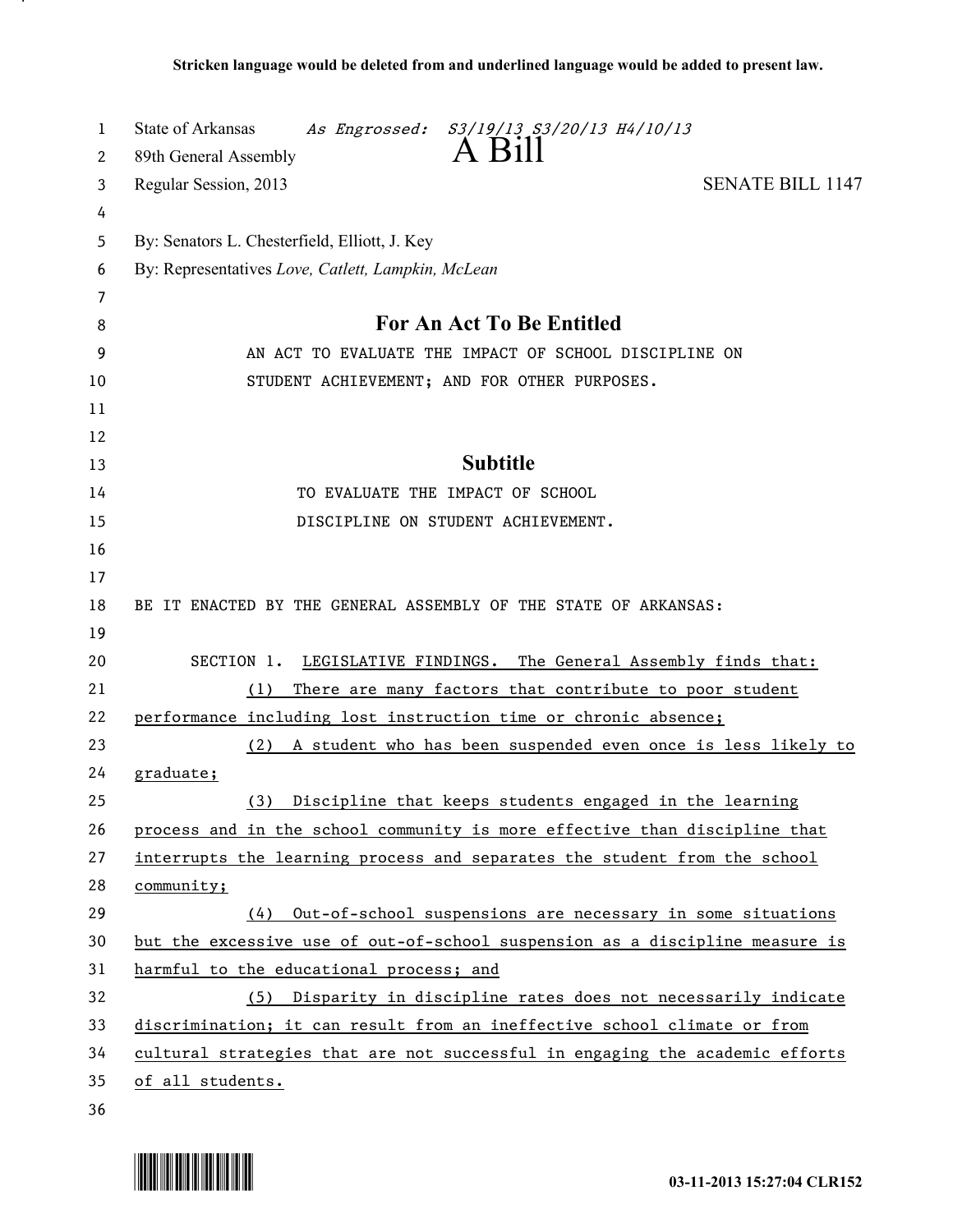## As Engrossed: S3/19/13 S3/20/13 H4/10/13 SB1147

1 SECTION 2. Arkansas Code § 6-18-507(b), concerning school district authority to suspend or expel students, is amended to read as follows: (b) The board of directors of a school district may suspend or expel any student from school for violation of the school district's written discipline policies, except that a school district shall not use out-of- school suspension as a discipline measure for truancy. 8 SECTION 3. Arkansas Code § 6-18-507, concerning school district authority to suspend or expel students, is amended to add an additional subsection to read as follows: 11 (g) A public school shall indicate on a student's attendance record if a student's absence is the result of an out-of school suspension. 14 SECTION 4. Arkansas Code Title 6, Chapter 18, Subchapter 5, is amended to add an additional section to read as follows: 6-18-515. Effective school discipline. (a) As used in this section: (1) "Disciplinary rate" means a three-year average for each discipline measure of the number of students in a school district or the number of students in a subgroup in the school district who have at least one (1) discipline measure divided by the corresponding total enrollment in the school district or the total enrollment in the subgroup; (2) "Discipline measure" means: (A) In-school suspension; (B) Out-of-school suspension; 26 (C) Expulsion; (D) Corporal punishment; and (E) Referrals to law enforcement authorities; (3) "Rate of disciplinary disparity" means the disciplinary rate for a subgroup subtracted from the disciplinary rate for another comparison subgroup; and (4) "Subgroup" means the enrollment of students in one (1) of the following demographic groups: (A) White students; (B) Nonwhite students; (C) Low-income students, including without limitation

03-11-2013 15:27:04 CLR152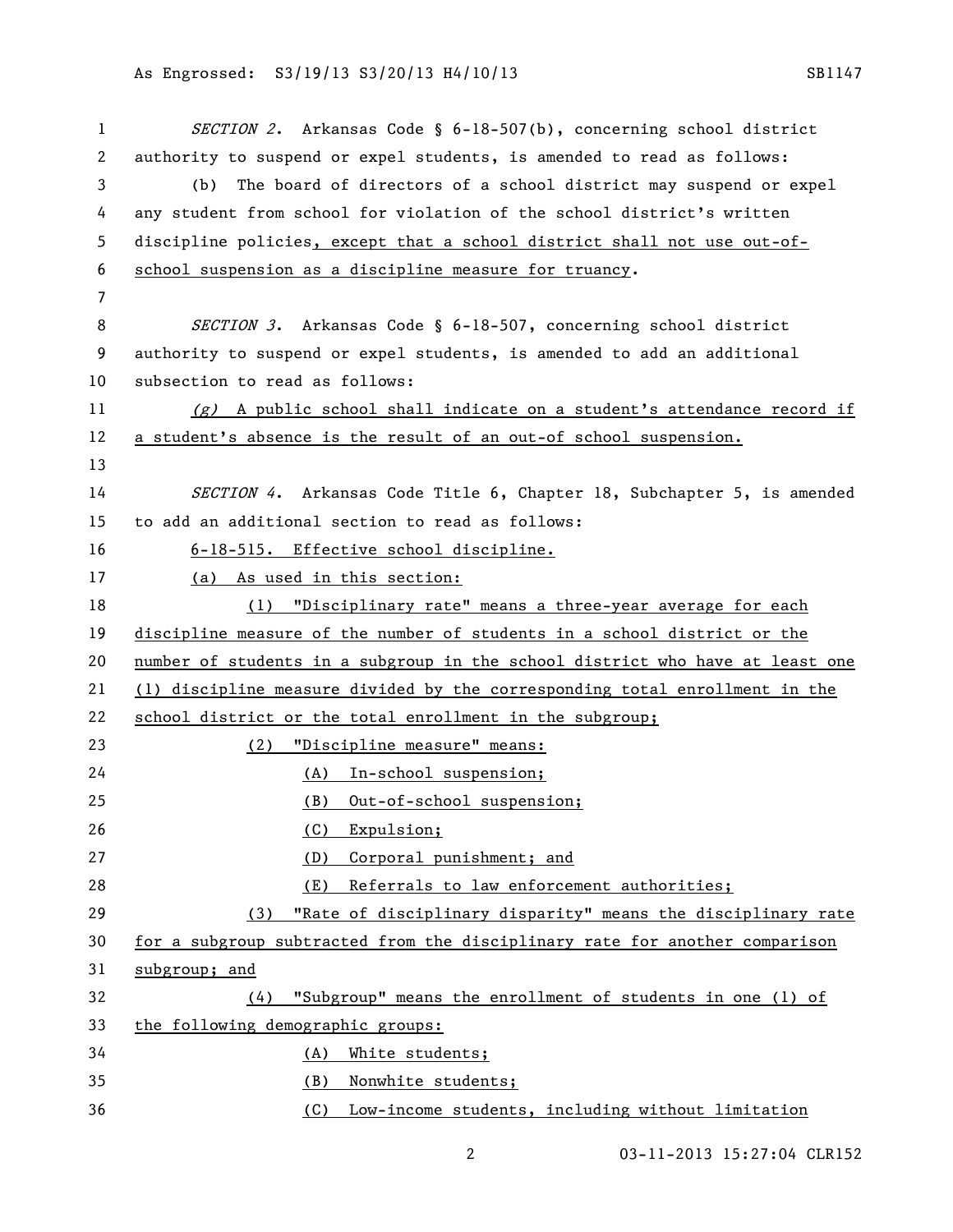## As Engrossed: S3/19/13 S3/20/13 H4/10/13 SB1147

 students who are economically disadvantaged for standardized testing purposes; (D) Students with disabilities, defined as "a child with a disability" under § 6-41-203; and (E) Students whose achievement is at the basic or below basic level, or the equivalent, for the school year on the state-required: (i) Literacy benchmark assessments; (ii) Mathematics benchmark assessments; or (iii) End-of-course assessments. (b) By July 1 of each year beginning in 2014, the Department of Education shall prepare and provide a report to the State Board of Education and to all school districts that includes the following information: (1) The total number of students enrolled in the school district and in each subgroup; (2) The percentage that each subgroup represents of the school district's total enrollment; (3) The number of students who appear in more than one (1) subgroup; (4) The disciplinary rate for each discipline measure for the total student enrollment in a school district; (5) The disciplinary rate for each discipline measure for each subgroup; and (6) The rate of disciplinary disparity for each discipline measure for each subgroup compared with the subgroup with the lowest disciplinary rate. 26 (c) The report also: 27 (1) May include additional information that the department determines will provide a better understanding of the disciplinary rate or rate of disciplinary disparity of a particular school or school district; (2) Shall include the achievement status for a school district identified in the report; and 32 (3) Shall identify discipline-related strategies, alternatives, and resources available to school districts. (d) The department shall: (1) Track the progress that school districts in the state have made in reducing the disciplinary rate and rate of disciplinary disparity

03-11-2013 15:27:04 CLR152